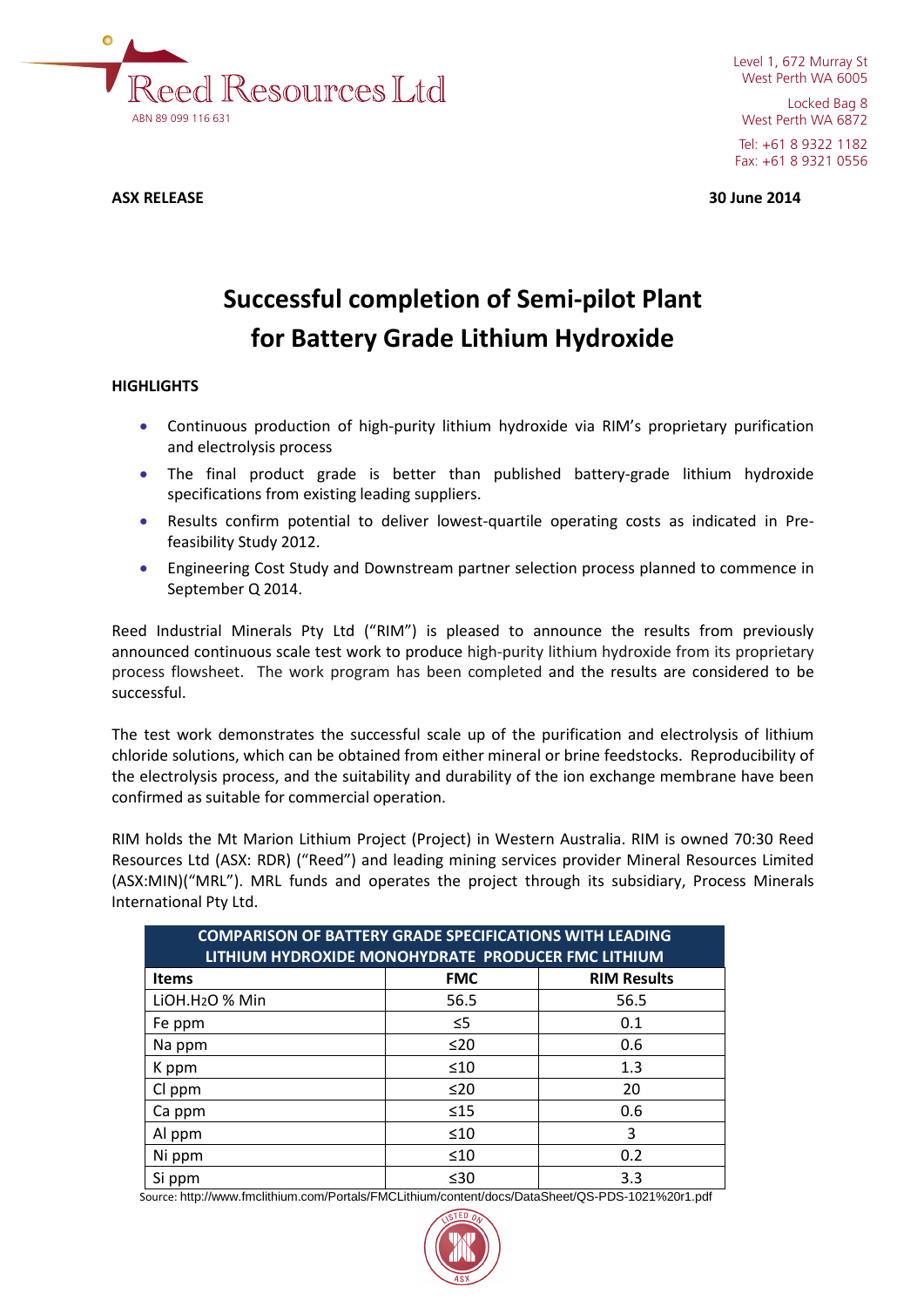Advantages of the RIM process include:

- Ability to utilise existing Chlor-alkali and new Chlor-Alkali package-plants to produce LiOH , and
- high current efficiency in electrolysis that has the potential to deliver competitive unit production costs, and
- very low impurity levels in final product without additional purification phases.



Acknowledging the need for a semi-pilot scale demonstration plant to develop required process data, this test program aimed to optimize the operating conditions of the ion-exchange membrane chlor-alkali cell to achieve LiCl conversion rates of 250g/h and to collect data for the subsequent stages of process development. The semi-pilot plant was conducted by specialist chlor-alkali laboratory Process Technology Optimisation in Buffalo, USA.

Subject to RIM board approval, an Engineering Cost Study to develop capital and operational costs, is the next stage in the development of the project.

The RIM lithium hydroxide production process is a wholly owned technology of RIM. An International patent application (PCT) has received a positive Preliminary Report on Patentability and national phase patent applications have been filed in Australia, Canada, Chile, China, Malaysia and the USA.

Reed and MRL are working to develop RIM into an independently financed, advanced minerals company that will be an integrated lithium compound producer and supplier to the Lithium Ion battery industry. Strategic discussions are in progress with third parties, including existing Chloralkali producers, with the aim of developing an appropriate business structure for the commercialisation of the RIM process technology. Discussions remain preliminary and there can be no assurance that a binding proposal will emerge. Reed and MRL will keep the market informed as matters develop further.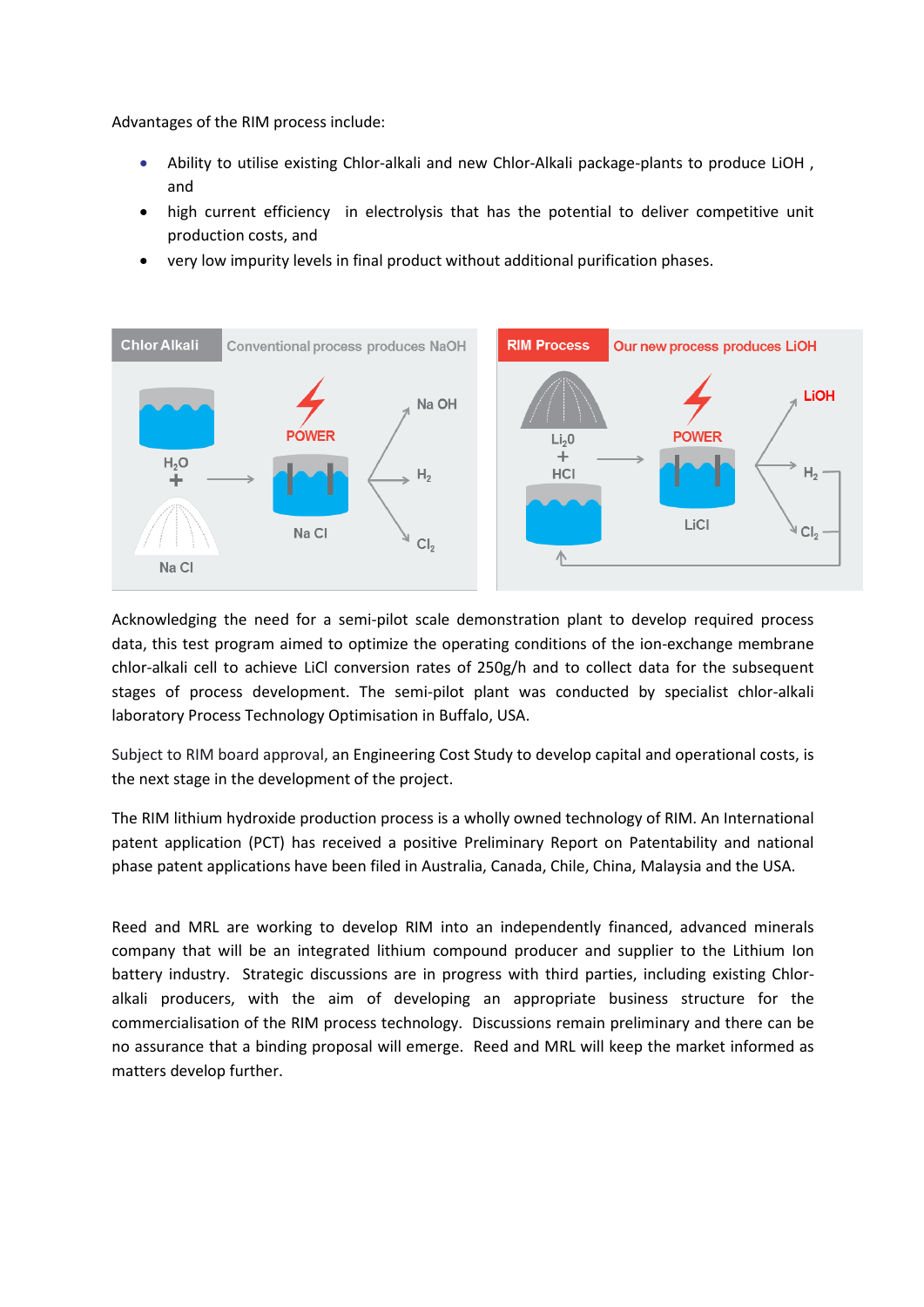#### **LITHIUM MARKET**

The prominent, respected lithium industry researchers forecast a large and sustained increase in the demand for high-purity, battery-grade lithium hydroxide and carbonate at compound rates of approximately 20% pa. The growth is underpinned by continuing use of rechargeable batteries in consumer electronics and increased market penetration of battery electric and hybrid electric vehicles (BEV and HEV) in commercial and private applications. The current median prices for battery-grade lithium hydroxide and lithium carbonate are US\$7,500 and US\$6,400 per tonne, respectively, on a CIF basis to Europe and US respectively (source: Industrial Minerals 26 June 2014).



## **ENDS**

For further information please contact:

| Chris Reed                     | <b>Bruce Goulds</b>              |  |
|--------------------------------|----------------------------------|--|
| <b>Managing Director</b>       | CFO                              |  |
| Reed Resources Ltd             | <b>Mineral Resources Limited</b> |  |
| E: enquiries@reedresources.com | E: info@mineralresources.com.au  |  |

## **Competent Persons Statement**

Information in the report that relates to metallurgical test work results is based on information compiled by Dr Yatendra Sharma of Guardian Agchem Pty Ltd, a Member of the Australasian Institute of Mining and Metallurgy (MAusIMM). Dr Sharma, Managing Director, is employed by Guardian Agchem Pty Ltd and compiled the metallurgical testwork results.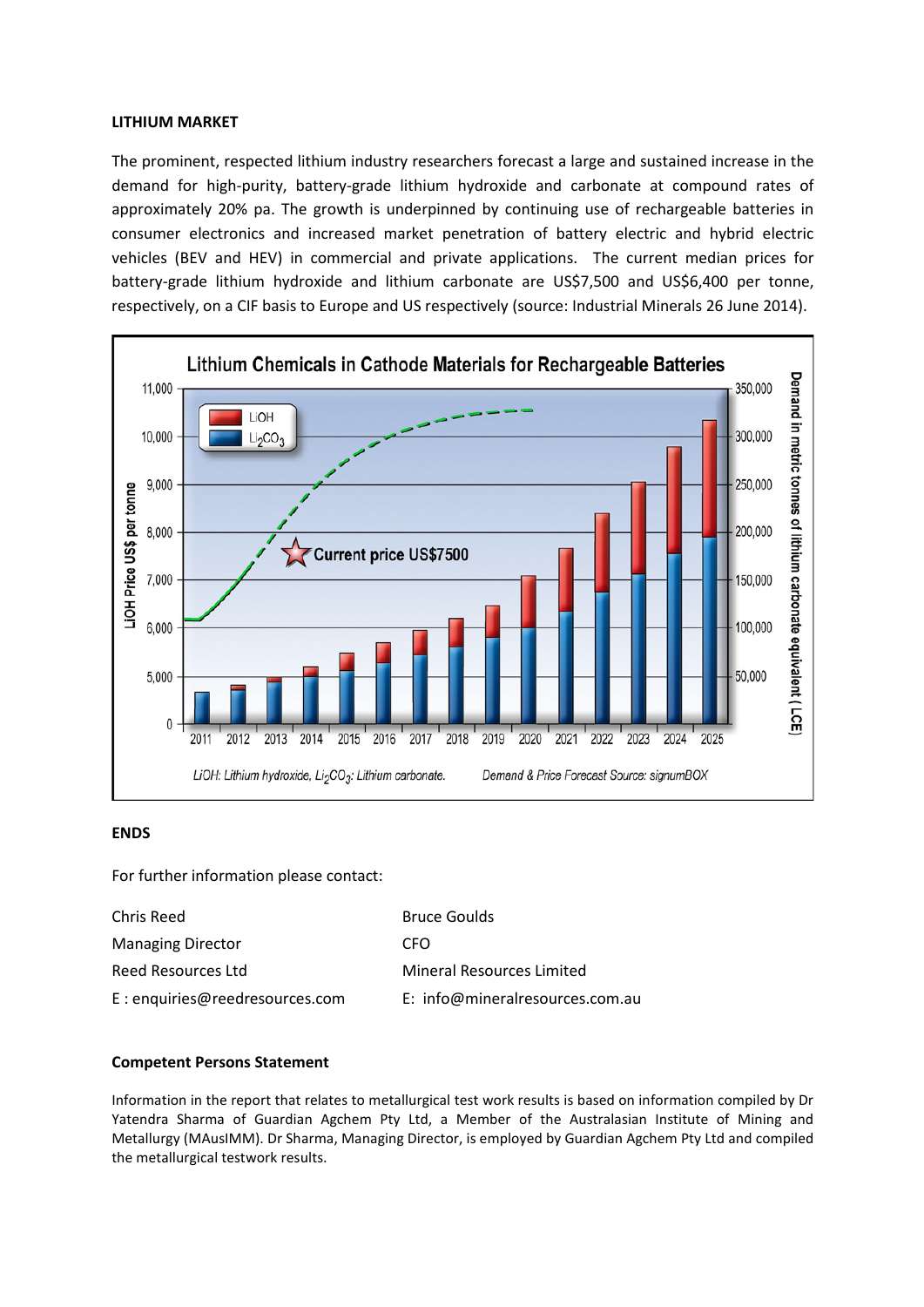Dr Sharma has sufficient experience relevant to the style of mineralisation and type of deposit under consideration and to the activity which he is undertaking to qualify as a Competent Person as defined in the 2012 Edition of the "Australasian Code for Reporting of Exploration Results Mineral Resources and Ore Reserves". Dr Sharma consents to the inclusion in the report of the matters based on his information in the form and context in which it appears.

The information in this document that relates "Mt Marion Mineral Resource Estimates" is extracted from ASX Release 9/12/2013. The Company confirms that all material assumptions and technical parameters underpinning the continue to apply and have not materially changed.

#### **About Reed Resources**

Reed Resources Ltd (ASX: RDR, OTC: RDRUY) is a Western Australian resource developer.

Reed Resources' American Depositary Receipts (ADR's) trade under the code RDRUY (CUSIP Number: 758254106). Each Reed Resources ADR is equivalent to 10 ordinary shares of Reed Resources as traded on the ASX. The Bank of New York Mellon is the depository bank.

Website: [www.reedresources.com](http://www.reedresources.com/)

#### **About Mineral Resources**

Mineral Resources (ASX: MIN) is a leading Australian based diversified mining service, contracting, processing and commodities production company. Since its foundation in 1993, the company has grown through strategic business development, consolidation and acquisition and now has a portfolio of market leading brands including Crushing Services International, PIHA, Process Minerals International, Polaris Metals and Mesa Minerals.

Mineral Resources has developed a strong reputation for the cost effective delivery of its services and products to the resources and infrastructure sectors. These operations have been supplemented by the acquisition of 100% of Polaris Metals and a majority stake in Mesa Minerals (ASX: MAS) and supports Mineral Resources' strategy to become a major volume player in the contracting and steel making commodity market.



**Figure 1** Location Plan

Website: www.mineralresources.com.au

| <b>Category</b><br>(JORC,<br>2012) | <b>Tonnage</b><br>(Mt) | Li <sub>2</sub> O<br>(%) | Fe <sub>2</sub> O <sub>3</sub><br>(%) |
|------------------------------------|------------------------|--------------------------|---------------------------------------|
| Measured                           | 2.0                    | 1.45                     | 0.93                                  |
| Indicated                          | 4.8                    | 1.39                     | 1.22                                  |
| Inferred                           | 8.0                    | 1.3                      | 1.3                                   |
| Total                              | 14.8                   | 1.3                      | 1.2                                   |

**Table 1** Mt Marion Resource Table for  $0.3\%$  Li<sub>2</sub>O cut-off